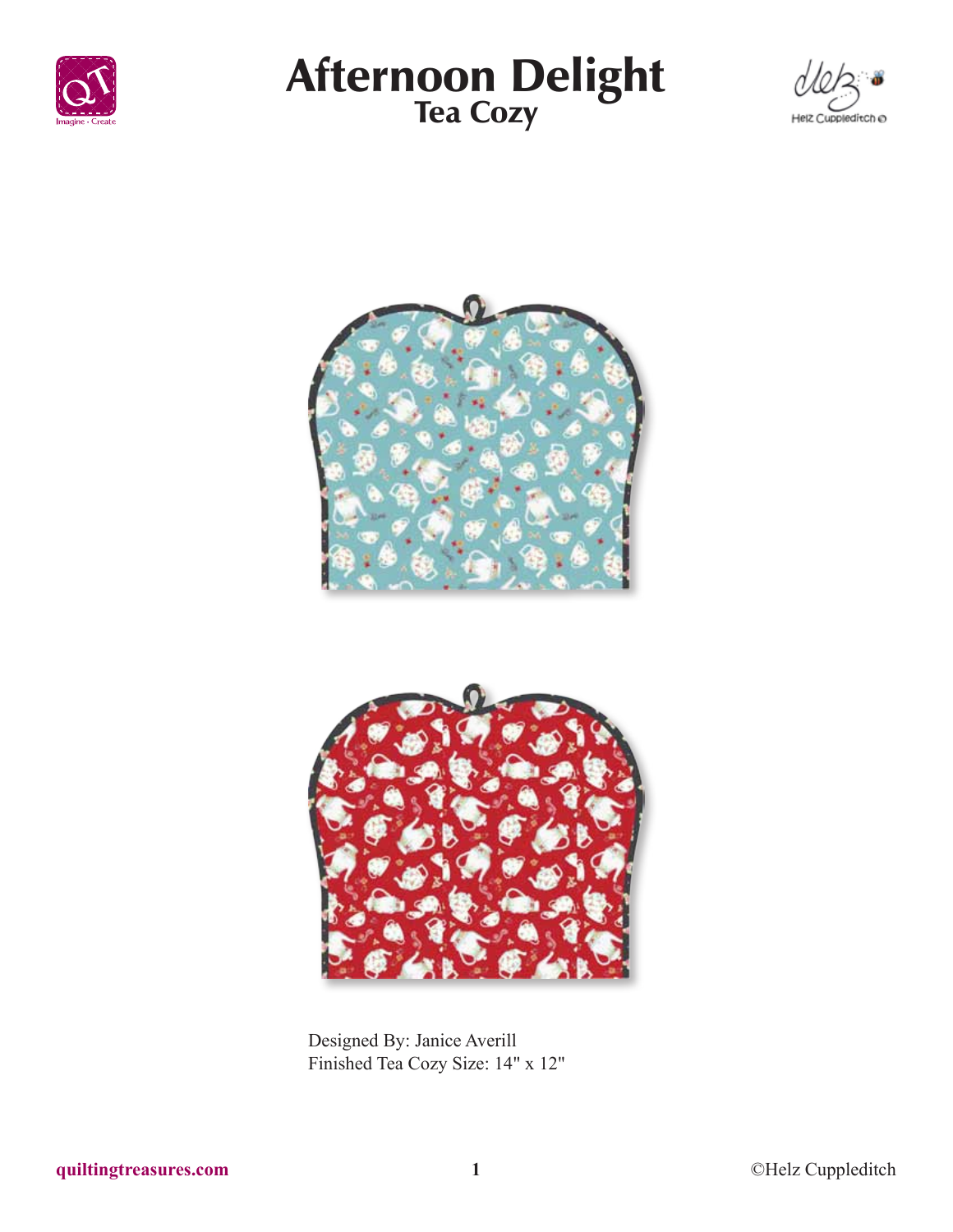

# **Afternoon Delight**<br>Tea Cozy



|         |         |         | <b>FABRIC REQUIREMEN</b> |               |
|---------|---------|---------|--------------------------|---------------|
|         |         |         |                          |               |
|         |         |         | Design: Red/Black        | Yar           |
|         |         |         | 23353 R                  | 5/8           |
|         |         |         | 23356 S                  | 5/8           |
| 23353 R | 23356 S | 23355 J | 23355 J                  | $\frac{1}{3}$ |



# **Cutting Directions:**

**23353 R: Red Tea Cups / 23353 Q: Turquoise Tea Cups** • Cut 2 13" x 15" rectangles.

# **23356 S: Yellow**

• Cut 2 13" x 15" rectangles.

### **23355 J: Black Roses Binding & Loop Fabric**

- Cut 7 bias strips  $2\frac{1}{2}$ "wide.
- Cut 1 bias strip 1" wide for the Loop.

**Batting:** *Use Fusible Batting or a Spray Adhesive Product with your batting of choice.*

• Cut 2 13" x 15" rectangles.

### **Piecing Instructions:**

*Use a ¼" seam allowance.*

- **1.** Layer a lining batting and the top rectangles together with wrong sides facing the batting. Fuse together. Repeat with the other set of rectangles.
- **2.** Prepare the Cozy Template and cut out along the outer edge.
- **3.** Trace the Cozy Template onto one side of the fused fabric sandwiches.
- **4.** Stitch along the traced line through all three layers on both fabric sandwiches.
- **5.** Using a zig-zag stitch. Sew a second line inside and close to the previous stitching. Repeat for the second side of the Cozy.

| <b>FABRIC REQUIREMENTS</b> |       |  |  |
|----------------------------|-------|--|--|
|                            |       |  |  |
| Design: Red/Black          | Yards |  |  |
| 23353 R                    | 5/8   |  |  |
| 23356 S                    | 5/8   |  |  |

| <b>FABRIC REQUIREMENTS</b> |       |  |  |
|----------------------------|-------|--|--|
|                            |       |  |  |
| Design: Red/Black          | Yards |  |  |
| 23353 Q                    | 5/8   |  |  |
| 23356 S                    | 5/8   |  |  |
| 23355 J                    | ¼     |  |  |

- **6.** Cut out the Cozy following the traced outer stitching line, being careful not to cut the threads. Repeat for the other side of the Cozy.
- **7.** Layer the two halves together. Pin the layers to keep from shifting. Using a  $\frac{1}{4}$ " seam, baste around the curved edge leaving the bottom open. Begin and end with a backstitch.
- **8.** With right sides together, using a scant ¼" seam, sew the 1" bias strip together. Turn right sides out and press flat. Trim to 6" long.
- **9.** Fold the 6" Loop in half and tack the raw edges together. Place the loop at the top of the Cozy, in the valley at the top and baste it in place. Place the raw edges of the loop even with the raw edge of the Cozy. Tack in place just inside the seam allowance.
- **10.** Sew the 2½" binding strips into one long strip. Fold in half and press.
- **11.** Stitch the binding along the curved edge of the Cozy. Hand or machine stitch the binding in place. Fold the Loop up and tack in place.
- **12.** Sew binding to the around the bottom edge to complete the Cozy.

*While all possible care has been taken to ensure the accuracy of this pattern, we are not responsible for printing errors or the way in which individual work varies.*

### **quiltingtreasures.com 2**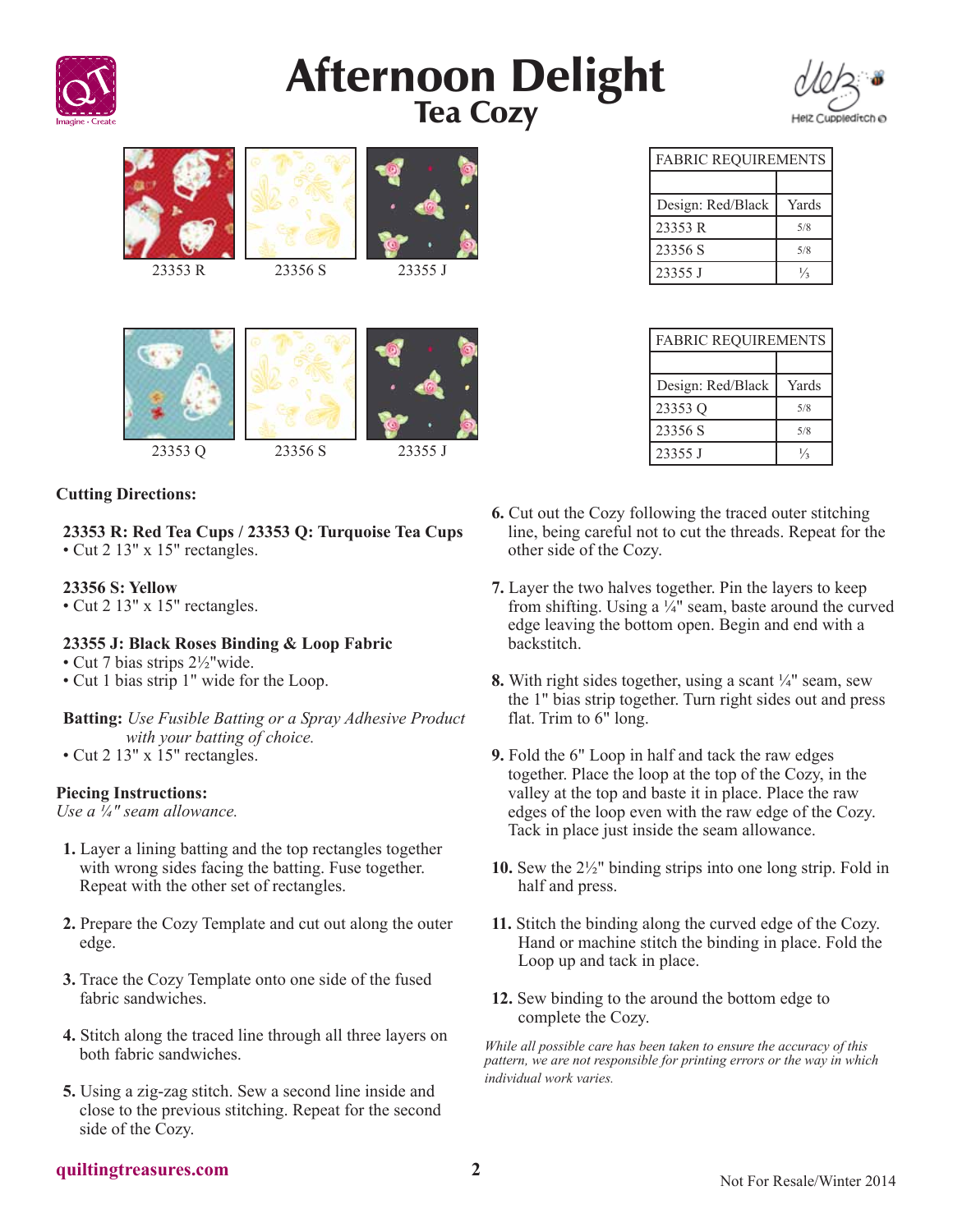$\mathsf D$ 1 inch square for scale reference